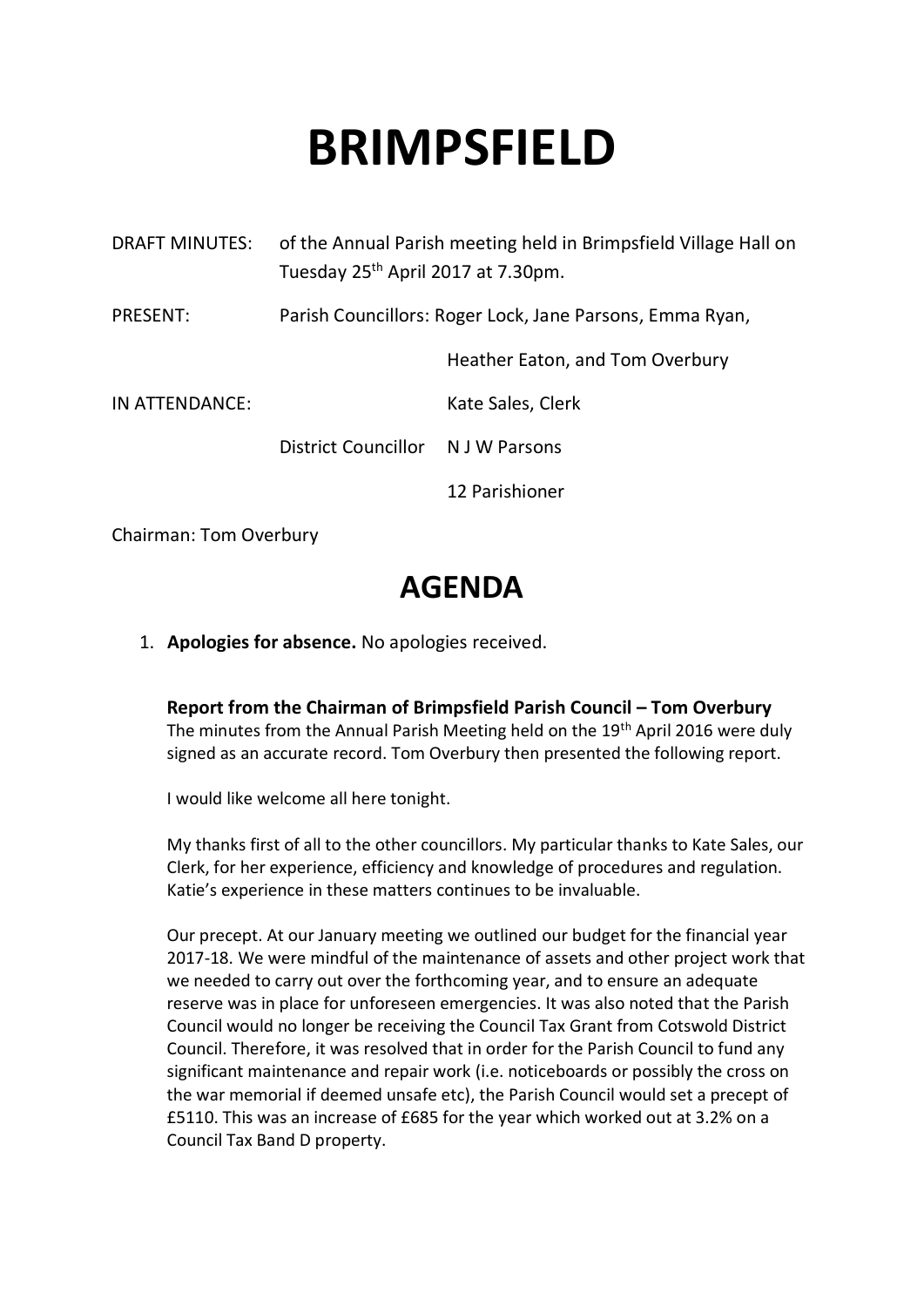Major variations compared to the previous year were an increase in the grass cutting budget (£200), the Clerk's salary (£250) and the website (£100). Other budget costs were very similar to the previous year.

Moving on to other matters.

We discussed planning applications, as they came forward. I still feel that any comments that we make carry very little weight, which is an opinion held by other council members and other parish councils. If we each commented as individuals, we would carry more weight.

The state of the local roads, and various other traffic issues continue to take up a large proportion of our time. The roll out of Gigaclear left our verges in a poor state, and these have been re-instated to a certain degree. We are also anxious to move forward on the issue of rat-run traffic, but it appears a one way system is probably not going to be a viable proposition.

We now have our own Parish Council website - www.brimpsfieldpc.org, with full details of meetings, minutes, etc and all the publishable data that we, as a Parish Council, need to publish. My thanks go to Kate for organizing and managing that. There is also a Brimpsfield village website, organized by Roger Lock, which is a great asset, and has become a focal point for the Village and its visitors.

I would like to thank Mark Foyn and Parish Councillor Mrs Jane Parsons for their continued support as our Snow Wardens, and I would also like to thank our Tree Warden, Emma Ryan.

# **Report from District Councillor- Cllr N Parsons**

# Finance

Despite further reductions in Central Government funding CDC has managed to freeze Council Tax for 2017-18, mainly as a result of continued efficiencies made in the operation of Council Services and the Council's 2020 Vision Programme/ The following are also funded:

- £100,000 towards flood defence
- £500,000 for rural broadband
- Car park and Green Waste charges frozen
- "Free after 3" extended to parking in Cirencester and other Market Towns.

Cotswold District Council remains debt free with net assets of over £34.8 million.

#### Planning

The preparation of the new Local plan has advanced to the stage where the final public consultation has now been completed. The Council will shortly send the proposed Local Plan to the Planning Inspectorate. A Public Examination will then follow and, when approved by the Inspectorate, the new Local plan should be adopted, hopefully before the end of the year. For Brimpsfield the current version of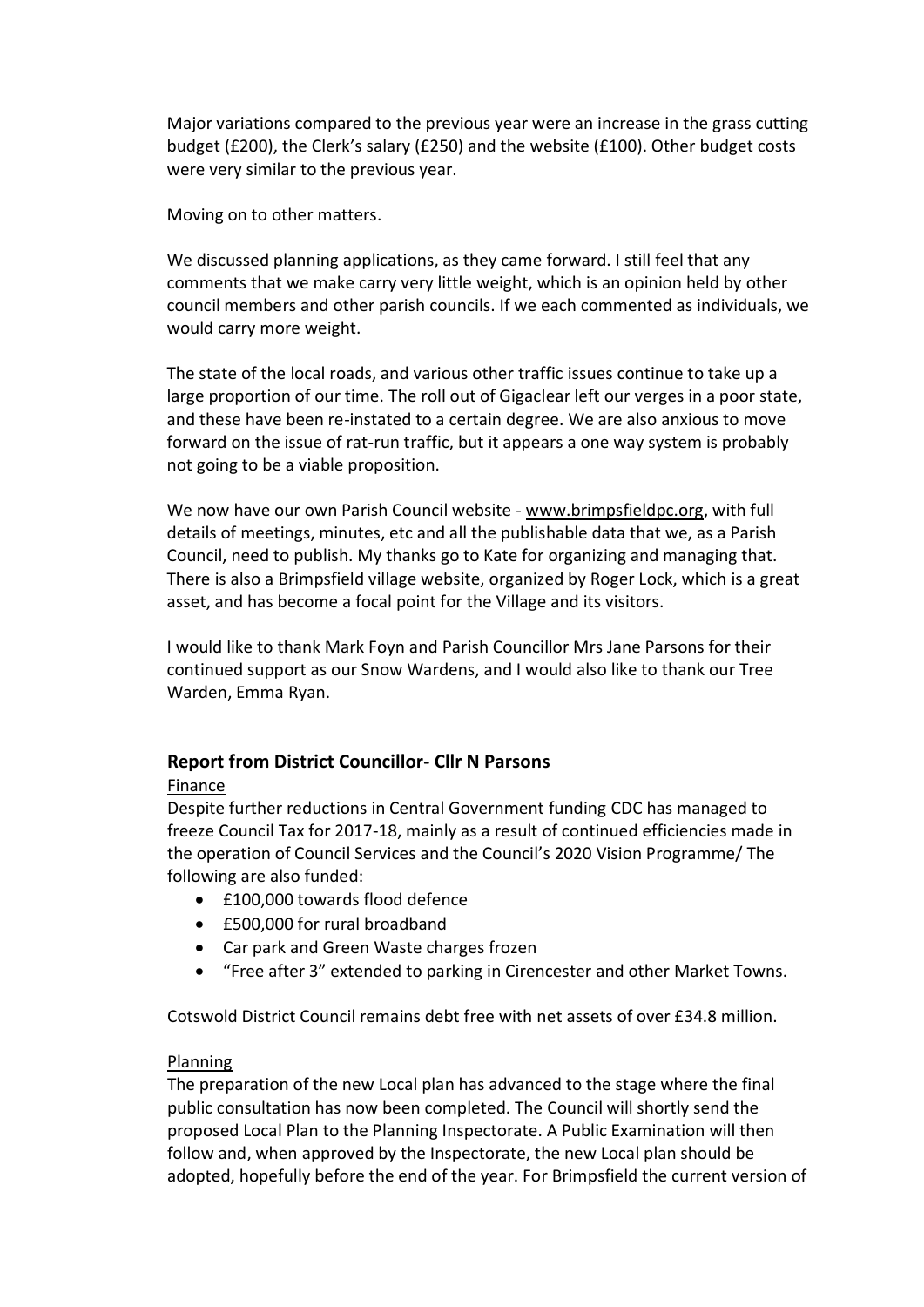the new Local Plan includes a policy to enable small scale development outside the main towns, provided that it can be accommodated without harm to the countryside and can be shown to be in the best interests of the particular settlement or village.

#### Youth Projects

The Council is still able to support youth projects for those aged between 11-17. Such projects tend to be run during the school holidays, but any project will be considered. In the past, in Ermin Ward, the Council has managed to support diverse projects such as cricket coaching, theatre production and the provision of play equipment. Again, the Council will support most projects which are endorsed by the Ward Councillor.

#### Community Projects

The Council will continue to support local/community projects with the provision of fund matching with other organisations, such as the Heritage Lottery Fund. Within the Cotswolds, this scheme has been particularly useful in the provision of, or maintenance of, village halls and other community facilities.

### $1^{\text{st}}$  World War

The Council has allocated a new fund to assist communities to commemorate the ending of the 1<sup>st</sup> World War. Please let me know if you many need support for a project.

#### Defibrillators

The Council has allocated a new fund to assist Parishes which wish to install Defibrillators. Within Ermin Ward there will be £500 available covering the procurement of 4 units. Please let me know if you plan to take this up.

*Questions from the floor regarding the limit on Community Project funding. District Cllr Parsons informed the meeting that grant limits were around £20k-£30k depending on the type of project.*

*District Cllr Parsons also took this opportunity to inform the meeting that the demise of the Council Tax Grant was the result of Central Government cuts not District Council cuts. He also re-assured the meeting that Parish Council planning comments were an important part of the planning process and were read out at meeting. He urged the Parish Council to continue to submit comments.*

#### *3.* **Open forum with residents**

*The following items were raised in the open forum:*

• *A request for the Parish Council to provide a grant again towards the upkeep of the churchyard. Presently upkeep work was undertaken by volunteers but as the Churchyard was for the benefit of the whole parish a number of parishioners felt that a contribution from the Parish Council would be appropriate. The Chair noted the strength of feeling in the room regarding this issue and said that precept had already been set this year. However, the*